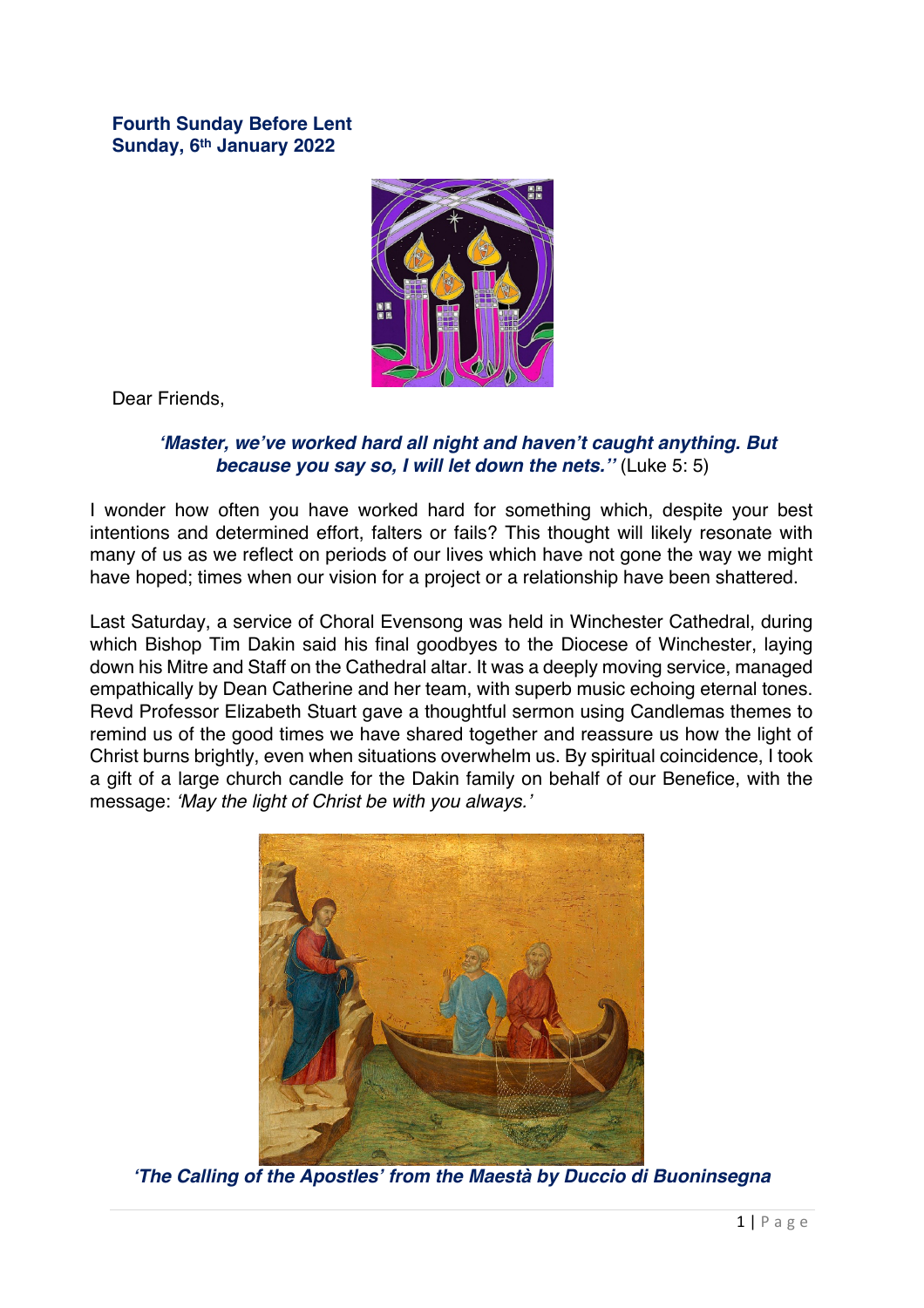In our Gospel reading this week, we are given a glimpse of the powerful first encounter Simon Peter had with Jesus, as he and many others fished on the lake at Gennesaret. Sounding world weary after a gruelling physical night of trying to catch fish with little success, Simon finds the strength to respond to Jesus by trying one more time. The outcome is a spectacular catch, and gives us each hope that, even when we find ourselves beset by trials Jesus is alongside us, showing us a better way forward in His love.

This encounter reveals another important message to enlighten our lives. Simon, even in the depths of despair and exhaustion is capable of understanding his own human frailties and shortcomings. He has possibly reached a point of desperation as he searches for fish – his only means of sustenance for his family who will know the harsh realities of poverty and hunger. He falls before Jesus and praises Him for the miracle which has blessed his faithful trust in the One who has come to feed us, guide us and bring us peace.



*'Healing' by Mike Moyers*

As he knelt at the Cathedral altar on Saturday, Bishop Tim struggled with the deep emotion of all that had passed; yet was filled with faith enough to dwell in the present as Simon Peter had done before him. Being witnesses in the moment to Tim's evident sense of grief and bewilderment, we were, in turn, blessed by Tim's personal witness to Christ: understanding his own frailty, yet giving himself entirely into the Lord's care. Although it felt unbearable to experience Bishop Tim's deep agony, it was a moment of spiritual humility and truth which I hope I never forget. Tim showed us, in his final act as our diocesan bishop, how we cannot save ourselves. We must trust our lives to Jesus who is our help, our defence and our salvation.

Our prayers now are with Tim, Sally and their family as they move forward with their lives, and with our diocese and all those poised to lead us forward, as we let down spiritual nets and allow Jesus to fill us with the riches of His grace.

#### **Jax**

### **Rector, The Downs Benefice**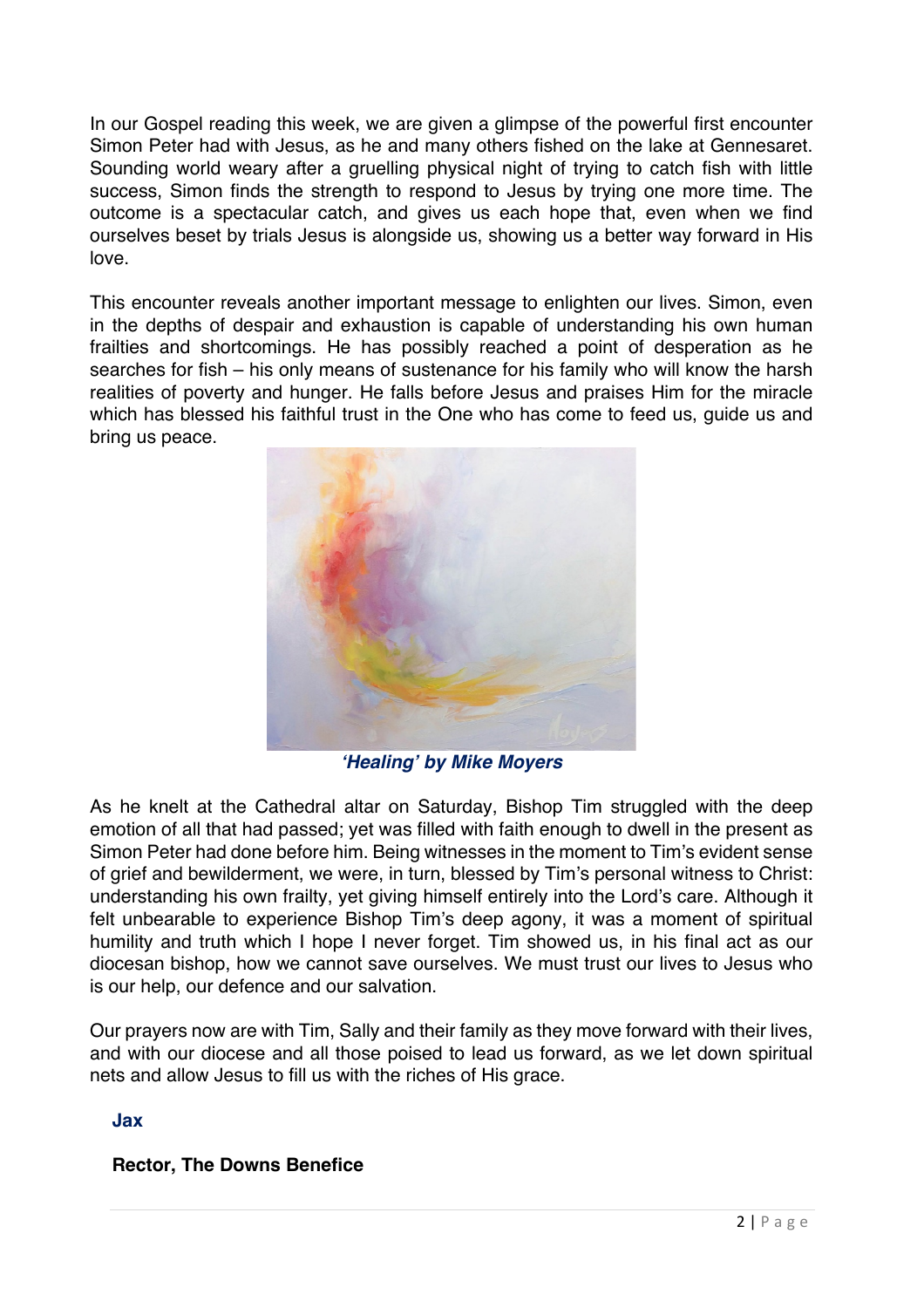## **Future of the Parish Magazine**



*'Psalm 23' by Mike Moyers*

The Chair and Committee of the Parish Magazine which covers the parishes of Crawley, Littleton and Sparsholt are struggling and need more help if it is to continue. They too are laying down their nets and entrusting themselves into Jesus' care.

At their recent Committee meeting, the team came to the reluctant conclusion that they can no longer 'keep on keeping on' as they are. In order to help discern a future for the magazine, they have some important questions which we all felt would be best directed to those of you who read the magazine:

- Do you value the Parish Magazine?
- Would you miss it if it ceased to be printed?
- Would you be happy for it to be circulated mainly or exclusively on-line?
- Should it be more broadly community-based?
- Could you contribute by becoming one of the team of compilers, or the advertising manager, or by providing copy on local life and events, or photographs for a front cover, or by helping with distribution?

The Team very much look forward to hearing your thoughts. Please email your responses to Barbara Kingston by email at barbarakingston1@gmail.com or by telephone (01962 880903). Thank you.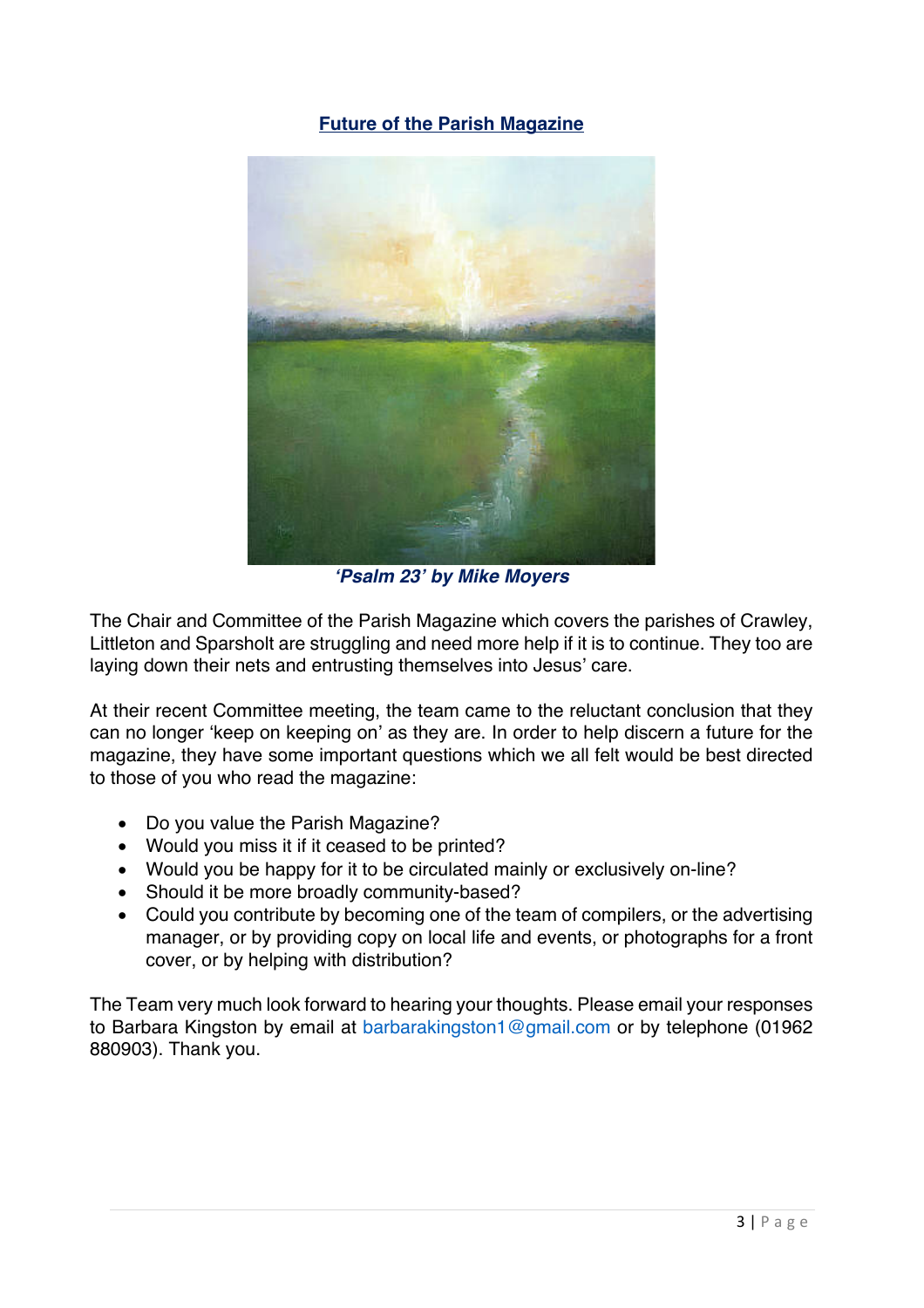

# **Collect Prayer for the Fourth Sunday before Lent**

O God, you know us to be set in the midst of so many and great dangers, that by reason of the frailty of our nature we cannot always stand upright: grant to us such strength and protection as may support us in all dangers, and carry us through all temptations; through Jesus Christ your Son our Lord, who is alive and reigns with you, in the unity of the Holy Spirit, one God, now and for ever. Amen.

## **Luke 5: 1-11 - Jesus Calls His First Disciples**

One day as Jesus was standing by the Lake of Gennesaret, the people were crowding around him and listening to the word of God. He saw at the water's edge two boats, left there by the fishermen, who were washing their nets. He got into one of the boats, the one belonging to Simon, and asked him to put out a little from shore. Then he sat down and taught the people from the boat.

When he had finished speaking, he said to Simon, 'Put out into deep water, and let down the nets for a catch.' Simon answered, 'Master, we've worked hard all night and haven't caught anything. But because you say so, I will let down the nets.'

When they had done so, they caught such a large number of fish that their nets began to break. So they signalled their partners in the other boat to come and help them, and they came and filled both boats so full that they began to sink.

When Simon Peter saw this, he fell at Jesus' knees and said, 'Go away from me, Lord; I am a sinful man!' For he and all his companions were astonished at the catch of fish they had taken, and so were James and John, the sons of Zebedee, Simon's partners.

Then Jesus said to Simon, 'Don't be afraid; from now on you will fish for people.' So they pulled their boats up on shore, left everything and followed him.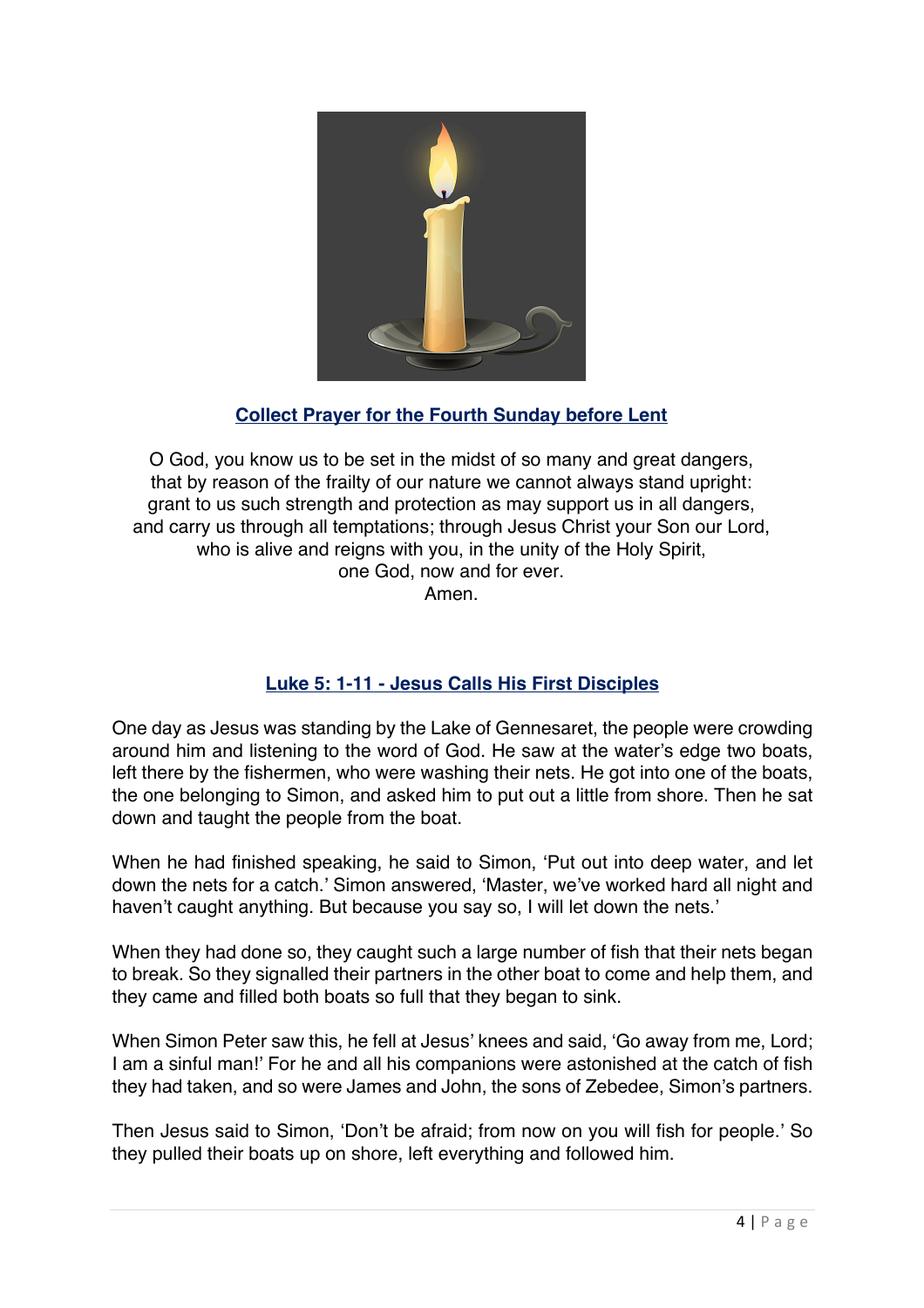### **Schedule of Services**

*This schedule is correct at this time but may be subject to future alterations – please check on our website for the most up-to-date information.*

All services start at 10am, unless marked differently on the table below.

We ask that you continue to wear masks and book services by contacting the Benefice Office on 01962 880 845 or office@downsbenefice.org.uk

| Date                                                    | Ch                                                                                                     | Cr                                   | Li                                               | Sp                               | Wh                               |
|---------------------------------------------------------|--------------------------------------------------------------------------------------------------------|--------------------------------------|--------------------------------------------------|----------------------------------|----------------------------------|
| 30 <sup>th</sup> Jan                                    |                                                                                                        | <b>Benefice</b><br>Holy<br>Communion |                                                  |                                  |                                  |
| 6 <sup>th</sup> Feb                                     | Morning<br>Prayer to<br>mark 70th<br>Anniversary<br>of HM The<br>Queen's<br>accession to<br>the throne | Holy<br>Communion                    | 4pm - Café<br>$Church -$<br>"Called to<br>Serve" |                                  |                                  |
| 13th Feb                                                |                                                                                                        |                                      | Holy<br>Communion                                |                                  | Morning<br>Prayer                |
| 20th Feb                                                | Holy<br>Communion                                                                                      | Morning<br>Worship                   |                                                  | $8am - BCP$<br>Holy<br>Communion |                                  |
| 27th Feb                                                |                                                                                                        |                                      | Morning<br>Prayer                                | Morning<br>Worship               | $8am - BCP$<br>Holy<br>Communion |
| 2 <sup>nd</sup> March<br><b>ASH</b><br><b>WEDNESDAY</b> | 12 noon -<br>Holy<br>Communion<br>with Ashes                                                           |                                      | Holy<br>Communion<br>with Ashes                  |                                  | With<br>Chilbolton               |
| 4 <sup>th</sup> March<br><b>FRIDAY</b>                  | $2pm -$<br>Women's<br><b>World Day</b><br>of Prayer<br>Service                                         |                                      |                                                  |                                  |                                  |
| 6 <sup>th</sup> March                                   | Morning<br>Prayer                                                                                      | Holy<br>Communion                    | 4pm – Café<br>Church                             |                                  |                                  |
| 13th March                                              | $4pm -$<br>Evening<br>Prayer for<br>Lent                                                               |                                      | Holy<br>Communion                                |                                  | Morning<br>Prayer                |
| 20th March                                              | Holy<br>Communion                                                                                      | Morning<br>Worship                   |                                                  | $8am - BCP$<br>Holy<br>Communion |                                  |